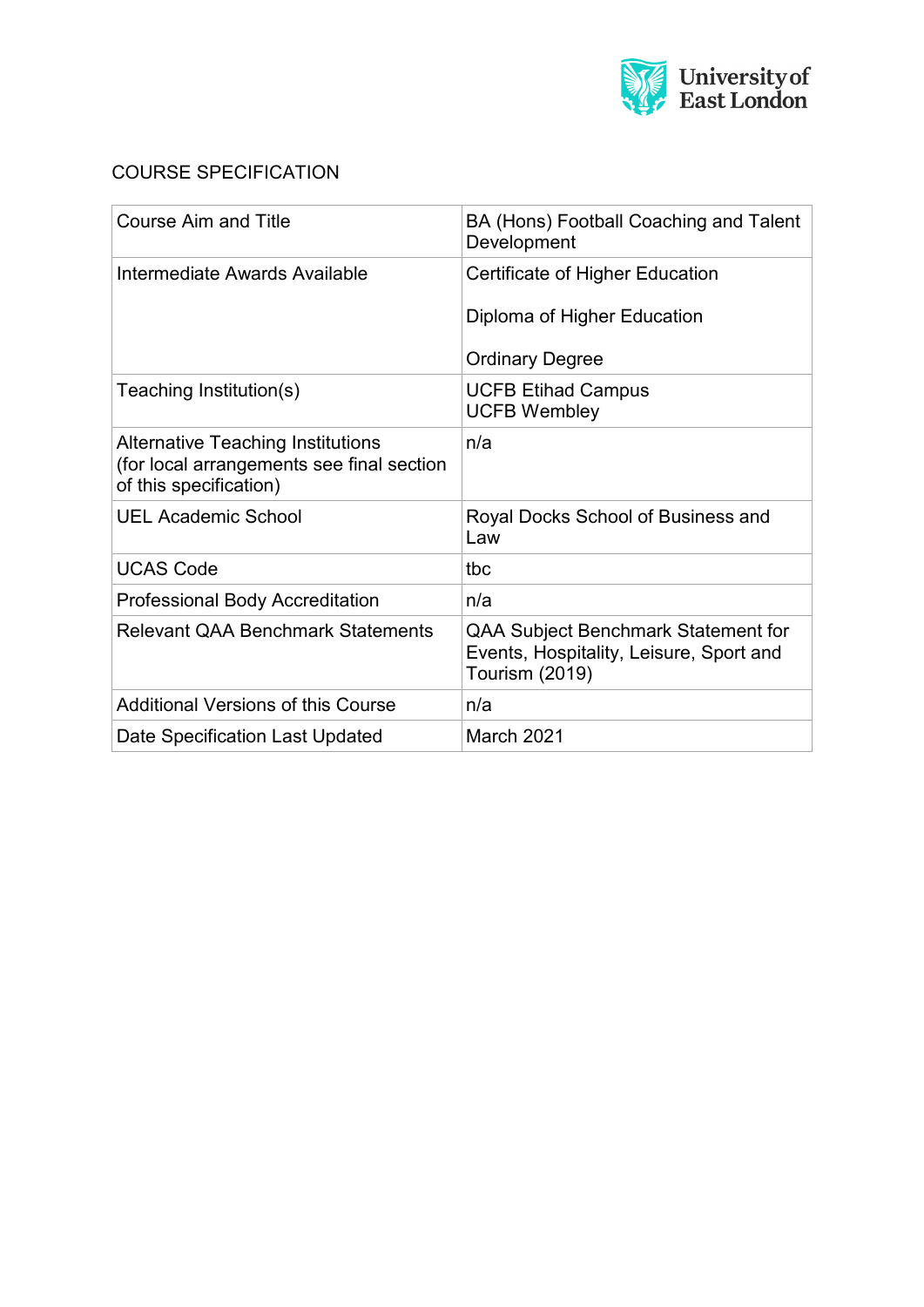

# Course Aims and Learning Outcomes

This course is designed to give students the opportunity to:

- Prepare for a coaching career in professional football clubs, with a specific focus on developing young players.
- Gain detailed knowledge of the external context in which football coaching to develop talented young players takes place.
- Develop the communication, analytical and problem-solving skills demanded for career advancement in football coaching and talent development.
- Develop understanding of contemporary approaches to evidence based practice in football coaching, with a specific focus on talent development.
- Develop understanding of, and experience in, the application of football coaching skills and techniques.
- Engage with the football industry throughout the course, using distinctive delivery locations and professional relationships.

What students will learn:

Knowledge

- Evaluate core coaching concepts and their application within elite Academy settings
- Evaluate coaching techniques in a talent development context, and how they differ by phase
- Analyse the strategies of successful youth development courses
- Appraise talent development and talent identification models and methods in a football specific context

Thinking skills

- Develop critical thinking, analysis, synthesis and decision making skills to solve problems in the professional football domain
- Analyse existing talent development courses and apply frameworks to new contexts and situations
- Explore and apply professional knowledge

Subject-Based Practical skills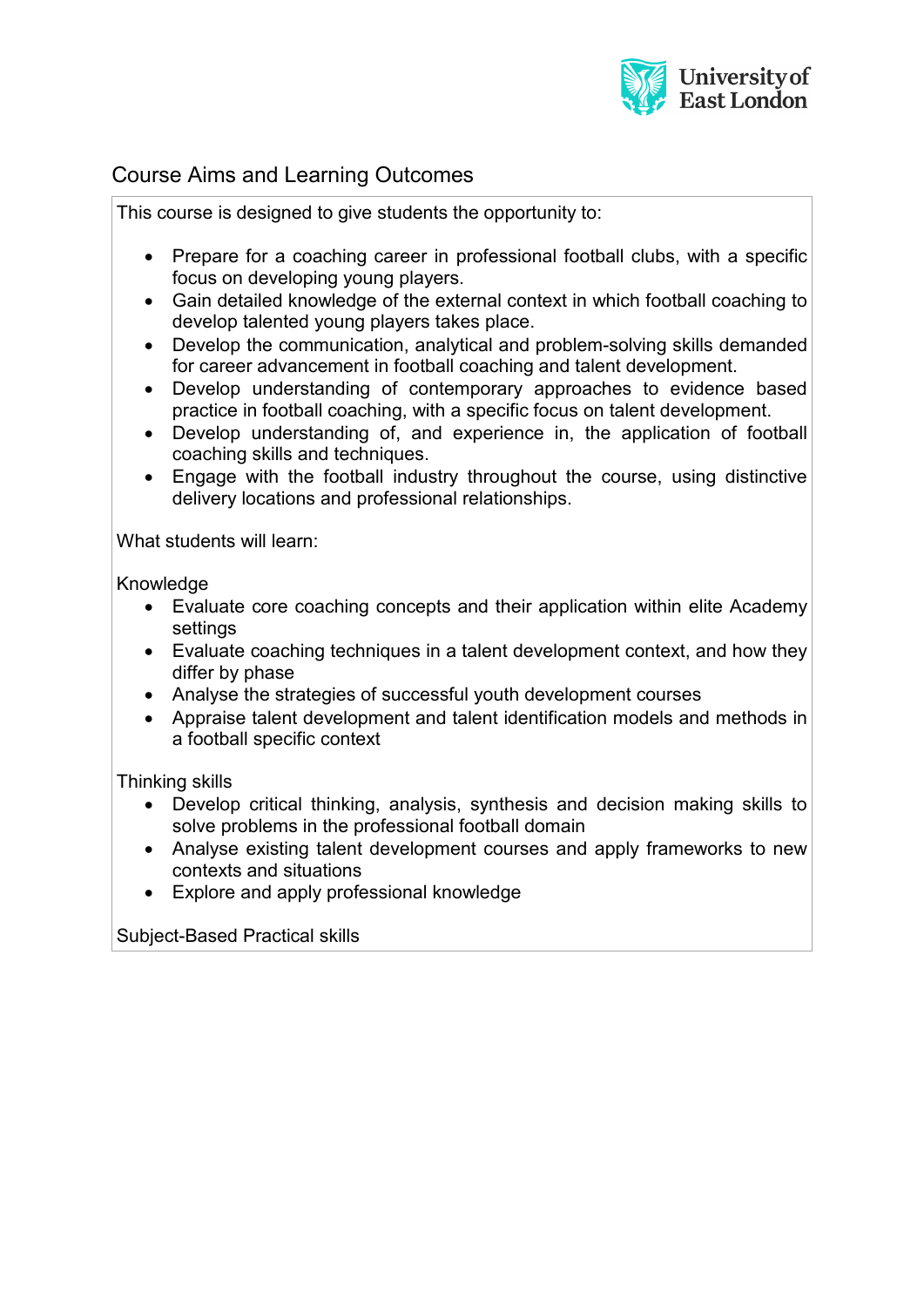

| Critically<br>COURSE SPEC H CATI ON                                                                     | an                                                                                       |
|---------------------------------------------------------------------------------------------------------|------------------------------------------------------------------------------------------|
| Course A mand Title                                                                                     | BA (Hons) Foot ball Coaching and<br>Devel op ment                                        |
| Intermediate Awards Available                                                                           | Certificate of Higher Education<br>Diploma of Higher Education<br>Or dinary Degree       |
| Teaching Institution(s)                                                                                 | UCFB Etihad Campus<br>UCFB Wembley                                                       |
| Aternative Teaching Institutions<br>(for local arrangements see final section<br>of this specification) | n/a                                                                                      |
| UEL Academic Schod                                                                                      | Royal Docks Schod of Business a<br>Law                                                   |
| <b>UCAS Code</b>                                                                                        | tbc                                                                                      |
| Professional Body Accreditation                                                                         | n/a                                                                                      |
| Rel evant QAA Benchmark Statements                                                                      | QAA Subject Bench mark Statemer<br>Events, Hospitality, Leisure, Sport<br>Touri sm(2019) |
| Additional Versions of this Course                                                                      | n/a                                                                                      |
| Date Specification Last Updated                                                                         | March 2021                                                                               |
|                                                                                                         |                                                                                          |

alyse current youth development processes

- Apply a variety of coaching methods to planning, delivery and review of football coaching sessions that focus on developing talented footballers
- Demonstrate a holistic approach to talent development

Skills for life and work (general skills)

- Demonstrate leadership and team working skills in a professional football club context
- Develop and apply effective communication skills
- Demonstrate time management, project management and relationship building skills that allow you to become a lifelong independent learner

Learning and Teaching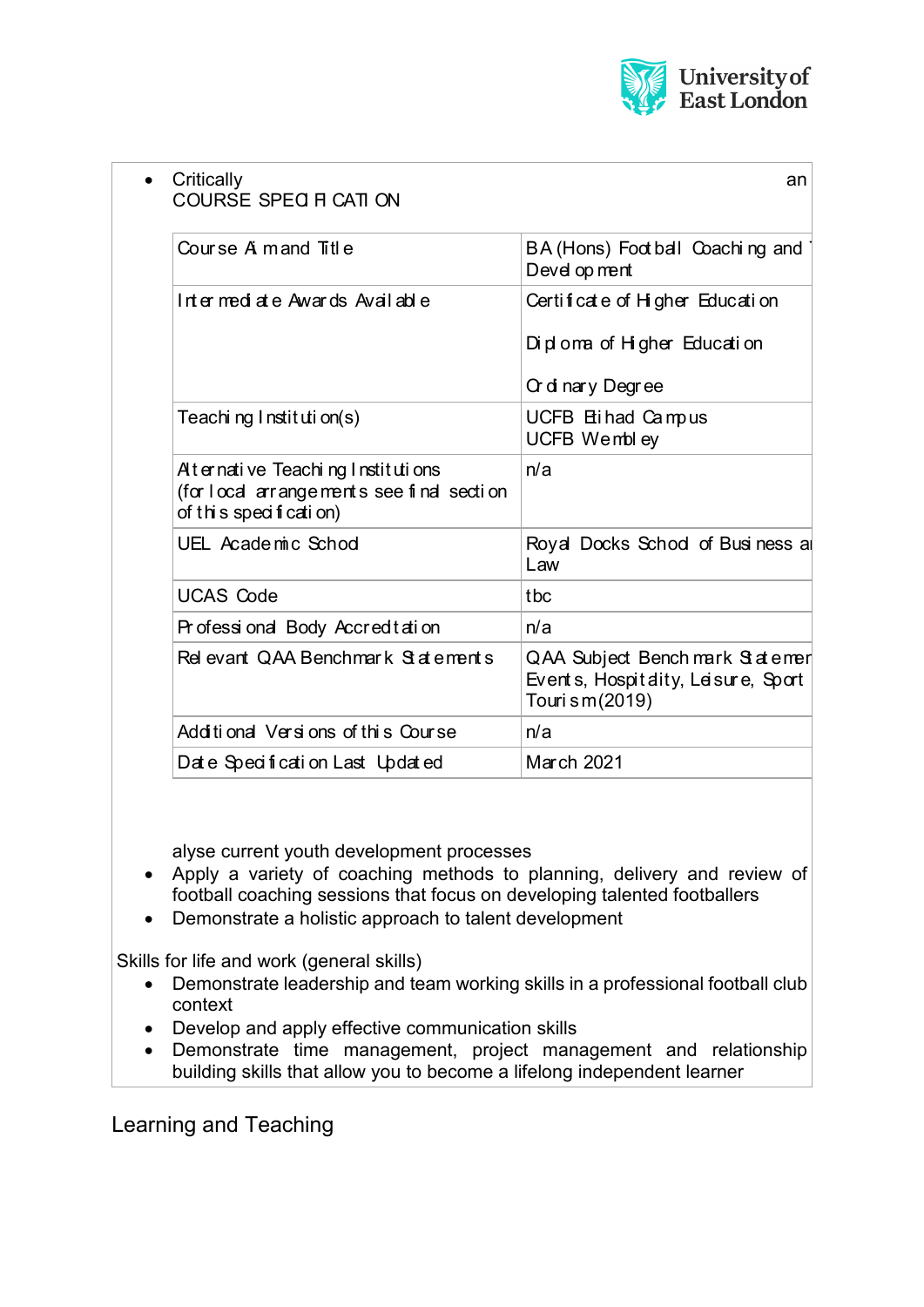

Primarily this course is delivered through face-to-face lectures, seminars, workshops and practical coaching sessions. In classroom based sessions you will have access to lecturers and support staff as well as industry professionals, all of whom will support the introduction to and development of academic theories and models, as well as real-world examples and case studies. These face-to-face lessons will involve high levels of student engagement through classroom tasks and tasks to be completed independently.

Practical, pitch based sessions will form a core component of the delivery method. Here, you will be participants in tutor led sessions and be tasked with planning, delivering and reviewing your own group and individual coaching practices and sessions. You will have access to a variety of technologies that will support the reflective process. Peer review, as well as tutor feedback, will allow for you to feedforward in preparation for coaching outside the degree and with direct links to academic assessment.

Finally, a comprehensive library of resources will be available for you to access through the UCFB online learning platform. This will include tracked independent study tasks, reading tasks, video footage to analyse, online communities of practice to promote open discussion and debate and projects to complete.

### Assessment

Modes of assessment will be varied across the degree course, depending on the requirements of each module. Academic reports, reflective reports, group and individual presentations, professional discussions, projects and portfolio work will complement the practical coaching assessments.

All assessments will require applied tasks in order to link theory with practice and address the learning outcomes.

Students with disabilities and/or particular learning needs should discuss assessments with the Course Leader to ensure they are able to fully engage with all assessments within the course.

#### Work or Study Placements

n/a

#### Course Structure

All courses are credit-rated to help you to understand the amount and level of study that is needed.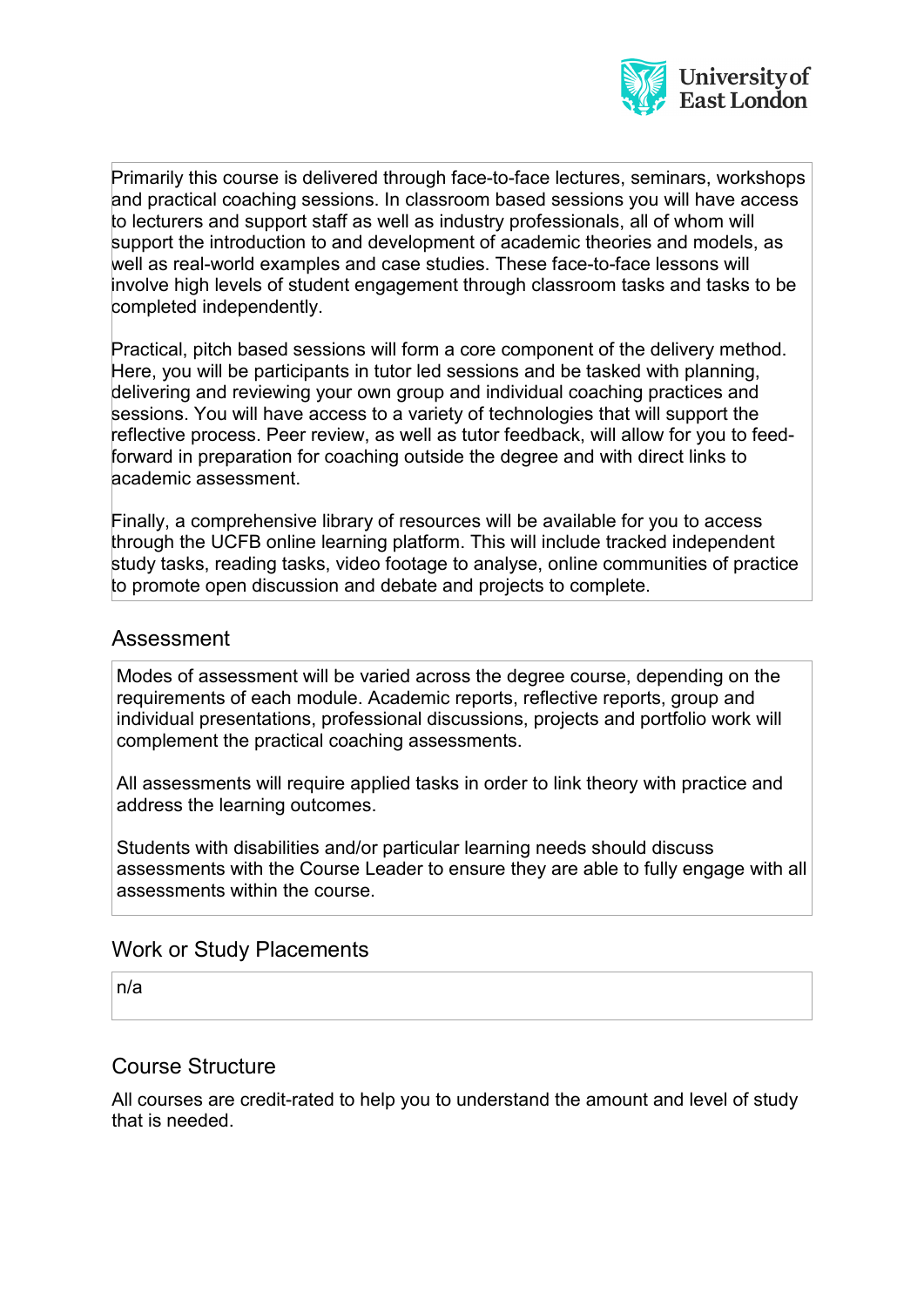

One credit is equal to 10 hours of directed study time (this includes everything you do e.g. lecture, seminar and private study).

Credits are assigned to one of 5 levels:

- 3 Equivalent in standard to GCE 'A' level and is intended to prepare students for year one of an undergraduate degree course.
- 4 Equivalent in standard to the first year of a full-time undergraduate degree course.
- 5 Equivalent in standard to the second year of a full-time undergraduate degree course.
- 6 Equivalent in standard to the third year of a full-time undergraduate degree course.
- 7 Equivalent in standard to a Master's degree.

Courses are made up of modules that are each credit weighted.

The module structure of this course:

| Level          | <b>Module</b><br>Code | <b>Module Title</b>                         | <b>Credit</b><br>Weighting | <b>Core/Option</b> | <b>Available by</b><br><b>Distance</b><br>Learning?<br>Y/N |
|----------------|-----------------------|---------------------------------------------|----------------------------|--------------------|------------------------------------------------------------|
| $\overline{4}$ | UO4000                | Coaching and Skill<br>Acquisition           | 20                         | Core               | N                                                          |
| $\overline{4}$ | UO4004                | Introduction to Talent<br>Development       | 20                         | Core               | N                                                          |
| $\overline{4}$ | <b>UD4000</b>         | Industry<br>Competencies<br>(Mental Wealth) | 20                         | Core               | N                                                          |
| $\overline{4}$ | UO4003                | Coaching in the<br><b>Foundation Phase</b>  | 20                         | Core               | N                                                          |
| $\overline{4}$ | UO4005                | Introduction to Talent<br>Identification    | 20                         | Core               | N                                                          |
| 4              | UO4006                | <b>Professional Practice</b>                | 20                         | Core               | N                                                          |
|                |                       |                                             |                            |                    |                                                            |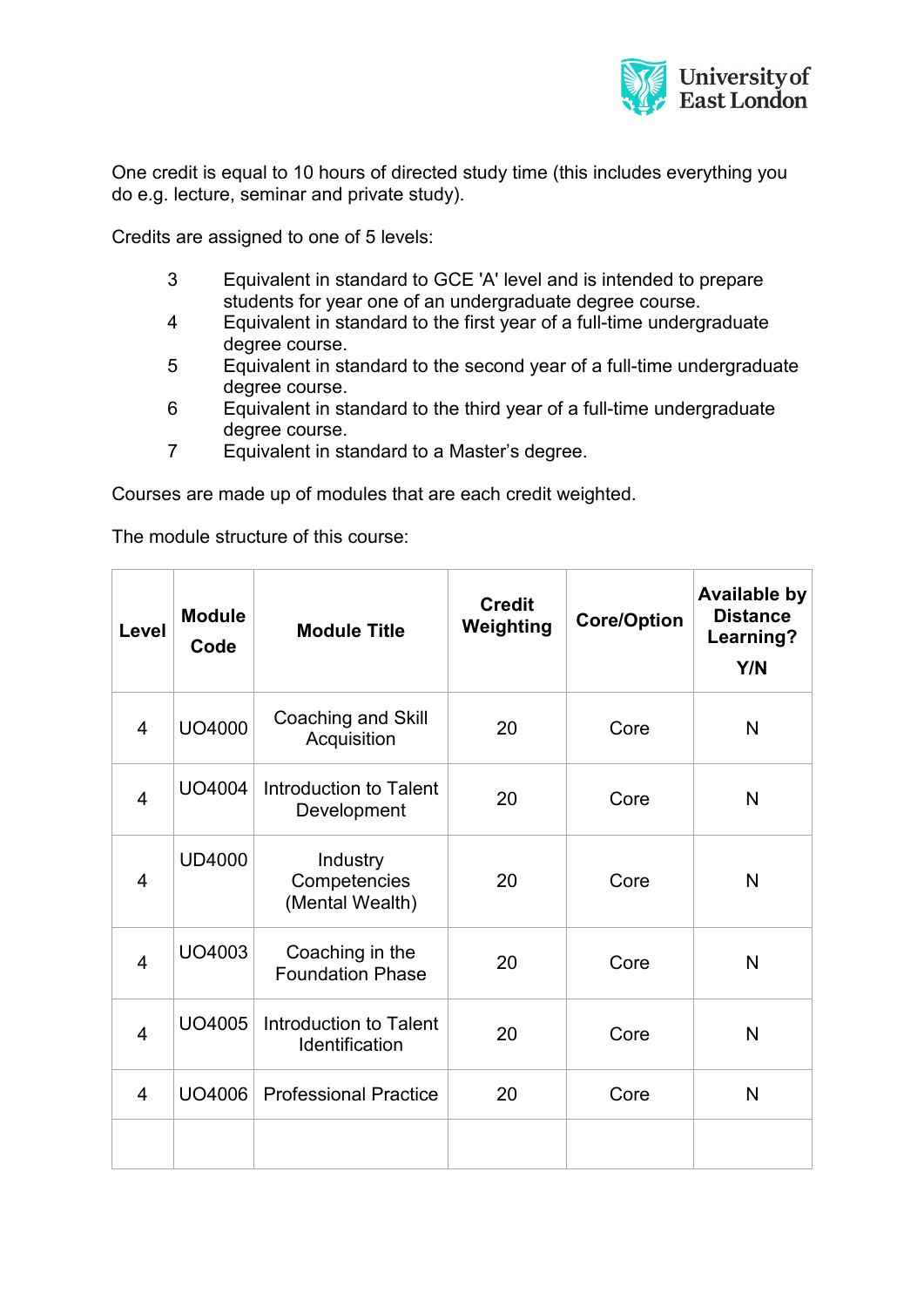

| 5              |               | UO5005 Coaching within Small<br><b>Sided Games</b>          | 20 | Core | N |
|----------------|---------------|-------------------------------------------------------------|----|------|---|
| 5              | UO5006        | <b>International Player</b><br>Development                  | 20 | Core | N |
| 5              | <b>UD5010</b> | <b>Industry Readiness</b><br>(Mental Wealth)                | 20 | Core | N |
| 5              | UO5002        | Coaching in the Youth<br><b>Development Phase</b>           | 20 | Core | N |
| 5              | <b>UO5008</b> | The Reflective Coach                                        | 20 | Core | N |
| 5              | <b>UD5013</b> | <b>Research Methods</b>                                     | 20 | Core | N |
|                |               |                                                             |    |      |   |
| $6\phantom{1}$ | UO6008        | Coaching with Tactics<br>and Strategies                     | 20 | Core | N |
| 6              | UO6010        | <b>Match Analysis</b>                                       | 20 | Core | N |
| 6              | <b>UD6014</b> | <b>Professional Project</b>                                 | 40 | Core | N |
| 6              | <b>UO6007</b> | Coaching in the<br>Professional<br><b>Development Phase</b> | 20 | Core | N |
| 6              | <b>UD6012</b> | <b>Industry Engagement</b><br>(Mental Wealth)               | 20 | Core | N |
|                |               |                                                             |    |      |   |
|                |               |                                                             |    |      |   |

Additional detail about the course module structure:

N/A

A core module for a course is a module which a student must have passed (i.e. been awarded credit) in order to achieve the relevant named award.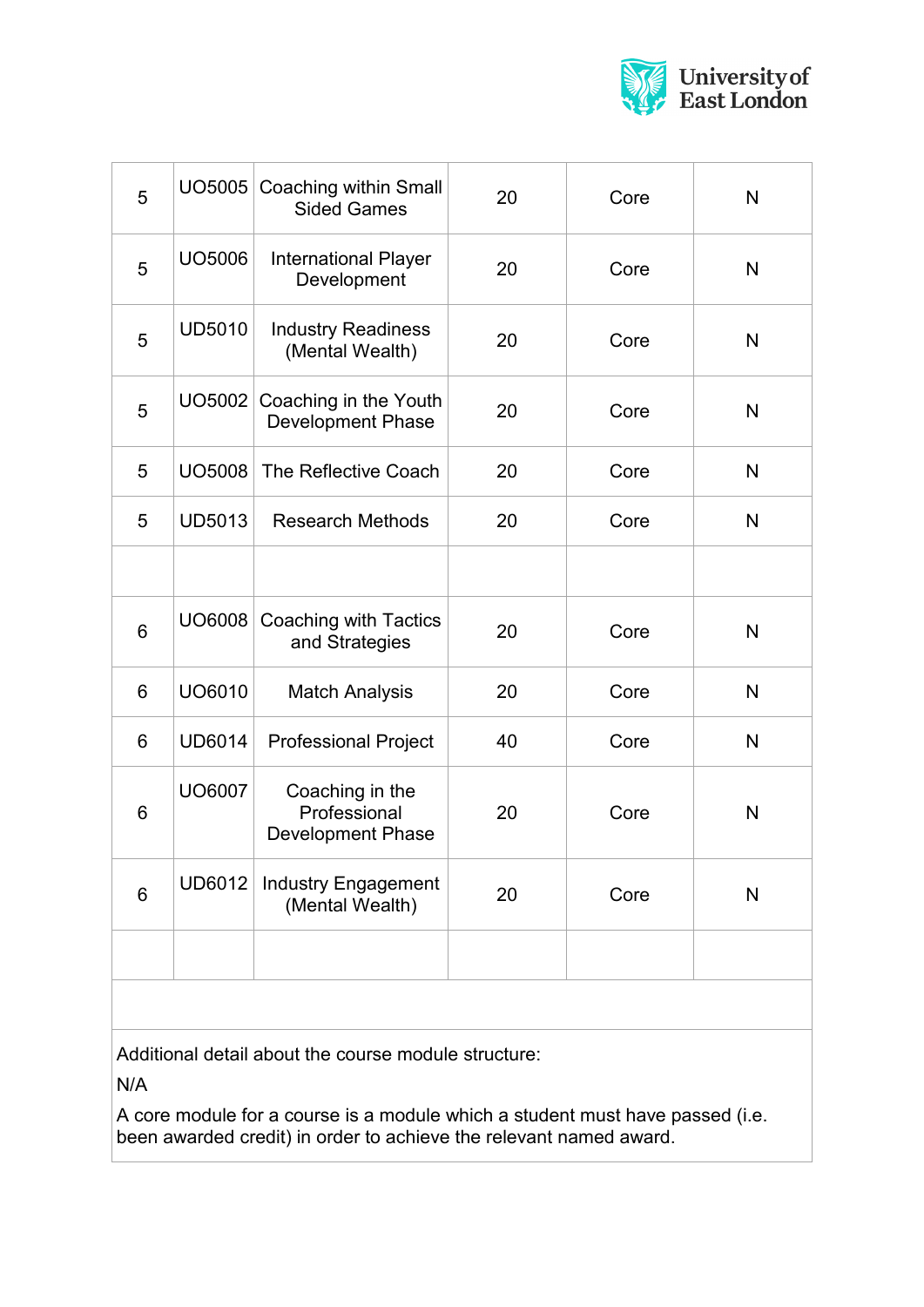

The overall credit-rating of this course is 360 credits. If for some reason you are unable to achieve this credit you may be entitled to an intermediate award, the level of the award will depend on the amount of credit you have accumulated. You can read the University Student Policies and Regulations on the UEL website.

## Course Specific Regulations

All students must have a minimum of an FA Level 2 Coaching qualification before enrolment.

# Typical Duration

The expected duration of this course is 3 years full-time.

A student cannot normally continue study on a course after 4 years of study in full time mode unless exceptional circumstances apply and extenuation has been granted.

### Further Information

More information about this course is available from:

- The UCFB web site (www.ucfb.ac.uk)
- The course handbook
- Course Leader
- Module Leader

All UEL courses are subject to thorough course approval procedures before we allow them to commence. We also constantly monitor, review and enhance our courses by listening to student and employer views and the views of external examiners and advisors.

Additional costs:

- Accommodation Students are required to attend face to face classes as part of the course. Students are responsible for arranging their own accommodation if it is required to support timely access to course dates. Costs will be dependent on the students' choice of accommodation. If assistance if required to identify suitable accommodation this can usually be provided. Costs for city centre accommodate vary dependent on times, these are likely to be between £50-£150 per night.
- Stationery equipment paper and pens are required. Costs will vary dependent of student choice.